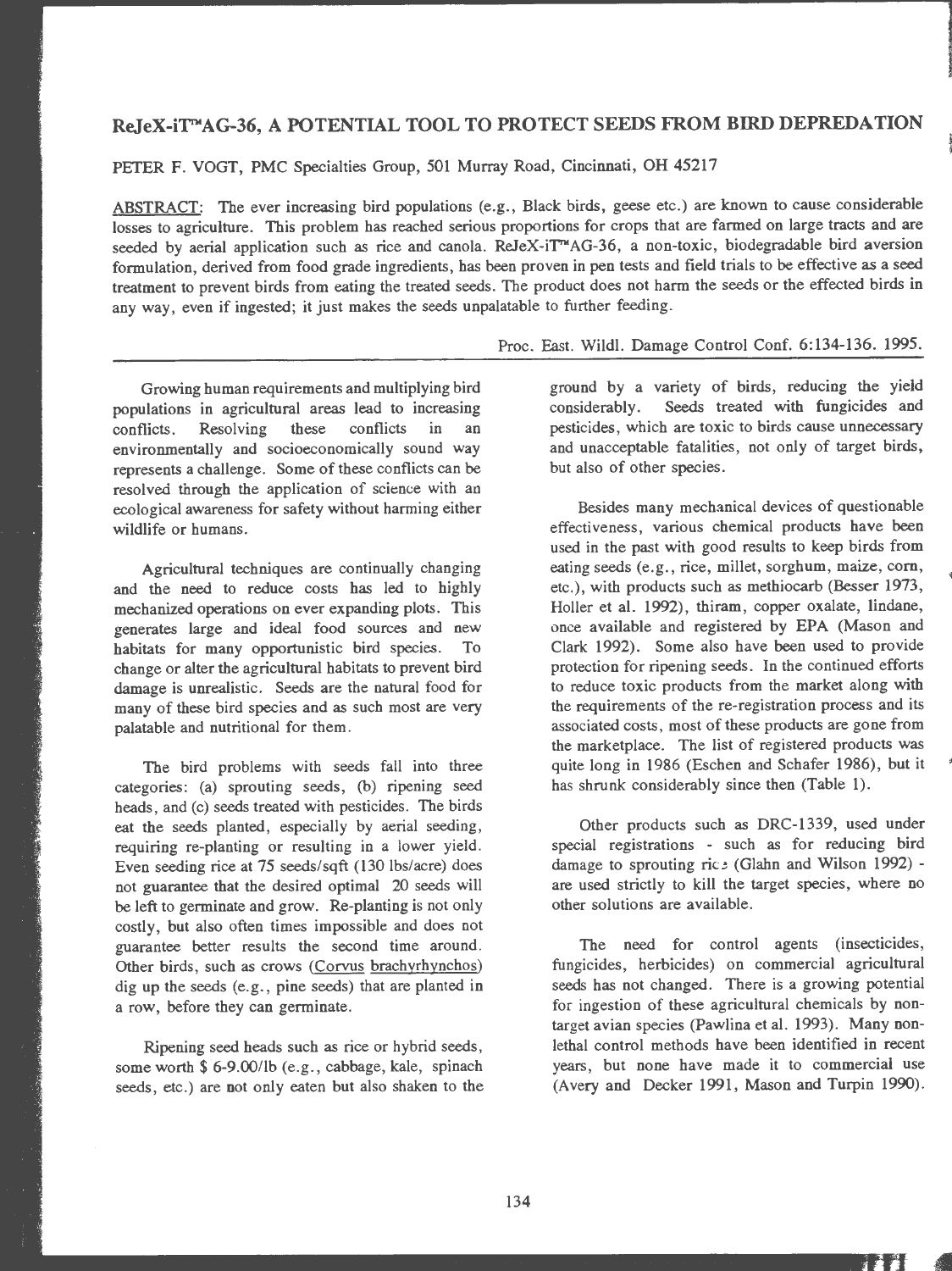Table 1. EPA registered bird repellents as of January 1993.

| <b>TRADE NAME</b>                                    | <b>STRUCTURE</b>                         | EPA REG. No.                |
|------------------------------------------------------|------------------------------------------|-----------------------------|
| * AVITROL                                            | 4-Aminopyridine                          | 11649-                      |
| * THIRAM                                             | Tetramethylthiuram disulfide             | 7501-<br>34704-             |
| * TANGLEFOOT<br><b>HOTFOOT</b><br><b>4-THE BIRDS</b> | Polybutene                               | $1621 -$<br>55943-<br>8254- |
| * MESREPEL                                           | 4-(Methylthio)-3,5-xylyl-methylcarbamate | 34704-                      |
| * ROPEL                                              | DNB/Thymol                               | 45735-                      |
| * OUTDOOR<br><b>ANIMAL REPELLENT</b>                 | Allyl isothiocyanate                     | 61966-                      |

**lnformation** obtained through the Freedom of Information Act - request # 0201-93

Acceptable chemical control agents need to be effective, humane, cost effective, environmentally safe and completely disappear after their function is not required anymore. None of the presently registered products have all these properties. Most were developed from insecticides and fungicides (Schafer 1981) before these properties were required by society.

**ReJeX-iT"'MA** (active ingredient methyl anthranilate **(MA))** containing formulations make the food and water that are treated unpalatable to birds. They work as sensory repellents and mimic irritation in the mouth cavity and stomach of birds that try to ingest the treated seeds without causing adverse <sup>p</sup>hysiological reactions in the birds. This sensory repellent works because it affects the behavior while causing no actual harm to the bird. As a result, birds will avoid feeding in places where this repellant is present, and move to other feeding areas.

The effectiveness of MA as an avian repellent, if formulated properly and used in sufficient concentration has been proven repeatedly (Dolbeer et al. 1992, Dolbeer 1993, Belant et al. 1993). Depending on the application, maintaining a concentration that is effective and remains active long enough to produce cost-effective protection, can be quite a challenge. Properties that are desirable to the EPA (fast biodegradation, no residue formation, nontoxic) make it difficult to formulate into an active repellent with a sufficiently long lifetime. A balance

had to be struck between protecting MA from natural degradation processes and insuring that the birds are exposed to the active ingredient. While MA is stable to hydrolysis in the range of pH 5.0-9.0, it photodegrades to about 25-30% with strong sunlight, under the formation of trimers, which protect the remaining MA. Biodegradation, however, leads to complete removal of MA in less than three days, once the compound enters the water phase. No other degradation products besides  $CO<sub>2</sub>$  are identified.

Several problems allowing the use of MA as a repellent on sprouting seeds bad to be overcome: (a) the seeds need to be coated with sufficient concentration to achieve an aversive reaction, (b) the product cannot interfere with germination, (c) the product has to last long enough to protect the seeds effectively, (d) the product has to be non-toxic and biodegrade after it bas served its purpose, and (e) it has to be cost efficient and human friendly.

After many field trials for specific applications, ReJeX-iT<sup>T</sup>AG-36 bird aversion agent reflects the optimum balance between stability and effectiveness. In an initial field test in 1993, rice coated with ReJeX $iT<sup>m</sup>$ AG-36 was soaked for 24 hours and then seeded by <sup>p</sup>lane into a field with very heavy pressure from red winged blackbirds (Agelaius phoeniceus). Initially the birds stayed away, returning in three days, after the rice bad successfully germinated. Later analysis suggested complete biodegradation of the active